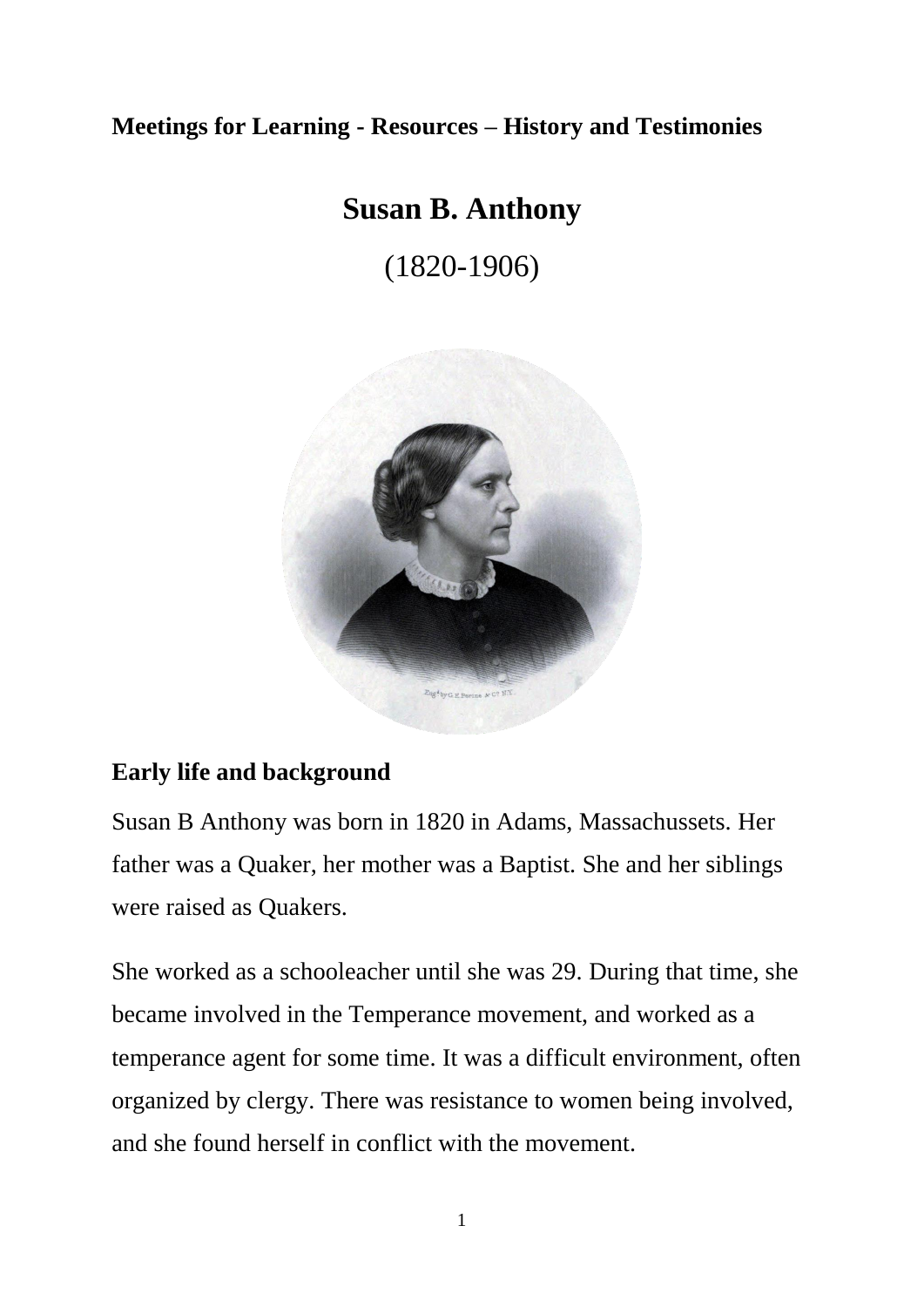#### **Teamwork for reform**

In 1852 Elizabeth Cady Stanton, an American social activist, and Susan B Anthony began working as a team on a range of reform issues, including temperance, abolition of slavery and womens rights. Cady Stanton wrote speeches and Anthony delivered them to the public. It was a very good arrangement. Stanton was obliged to remain at home with her children, but she was willing and able to prepare speeches. Anthony was an experienced teacher, and was a capable public speaker. Stanton had legal knowledge, and a logical and lively style. Anthony was an excellent organizer. They worked together for fifty years, and were completely loyal to each other.

Anthony's main lifelong focus was on getting votes for women. She saw that women's lives were limited by poverty, discrimination, economic disadvantage and exploitation, and she believed this could be changed by getting women the vote.

In her autobiography, *Eighty Years and More*, Elizabeth Cady Stanton described her domestic chaos with a houseful of young boys. In the midst of that, Susan B Anthony and herself "wrote addresses for temperance, anti-slavery, educational and womens' rights conventions. Here we forged resolutions, protests, appeals, petitions, agricultural reports and constitutional arguments; for we made it a matter of conscience to accept every invitation to speak on every question, in order to maintain woman's right to do so. Miss Anthony has been my good angel, always pushing and goading me to work,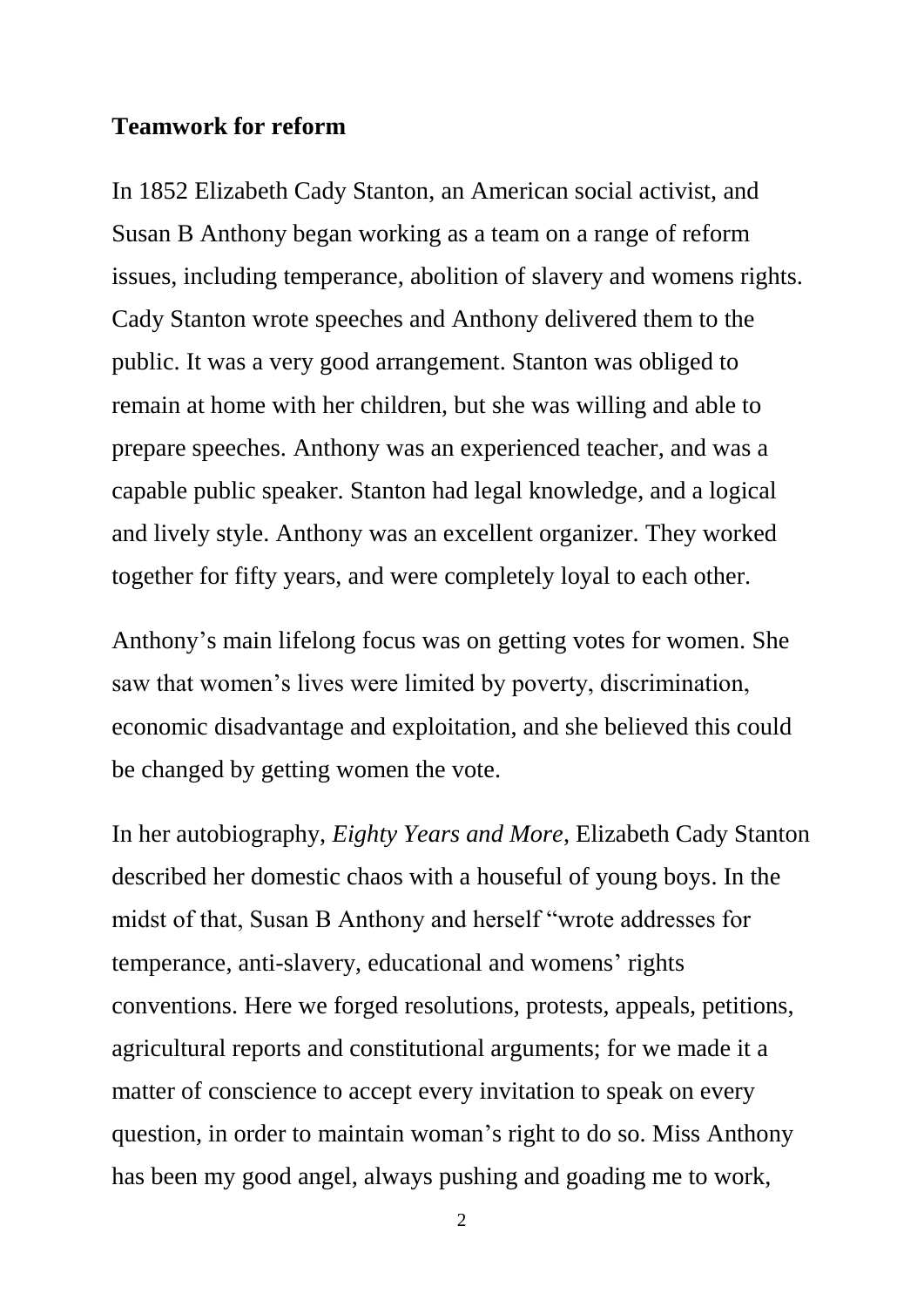and but for her persistence, I should never have accomplished the little I have… I forged the thunderbolts, and she fired them. Her description of a body of men on any platform, complacently deciding questions in which women had an equal interest, without an equal voice, readily roused me to a determination to throw a firebrand into the midst of their assembly… false interpretations of the Bible texts; the statistics of women robbed of their property; shut out of some college; half paid for their work; the reports of some disgraceful trial; injustice enough to turn any womans thoughts from stockings and puddings. Then we would get out our pens and write articles for papers, or a petition to the legislature; write letters to the faithful, here and there; stir women up in Ohio or Massachussets; call on the various publications to remember our wrongs as well as those of the slave. In thought and sympathy we were one, and in the division of labour we exactly complimented one another. In writing we did better work than either could alone. She supplied the facts and statistics, I the philosophy and rhetoric, and, together, we have made arguments that have stood unshaken through the storms of long years; arguments that no one has answered. Our speeches may be considered the united products of our two brains. Night after night, by an old fashioned fireplace, we plotted and planned the coming agitation, how when and where each entering wedge could be driven, by which women might be recognized, and their rights secured. (E Cady Stanton, *Eighty Years and More*, pp. 164-165)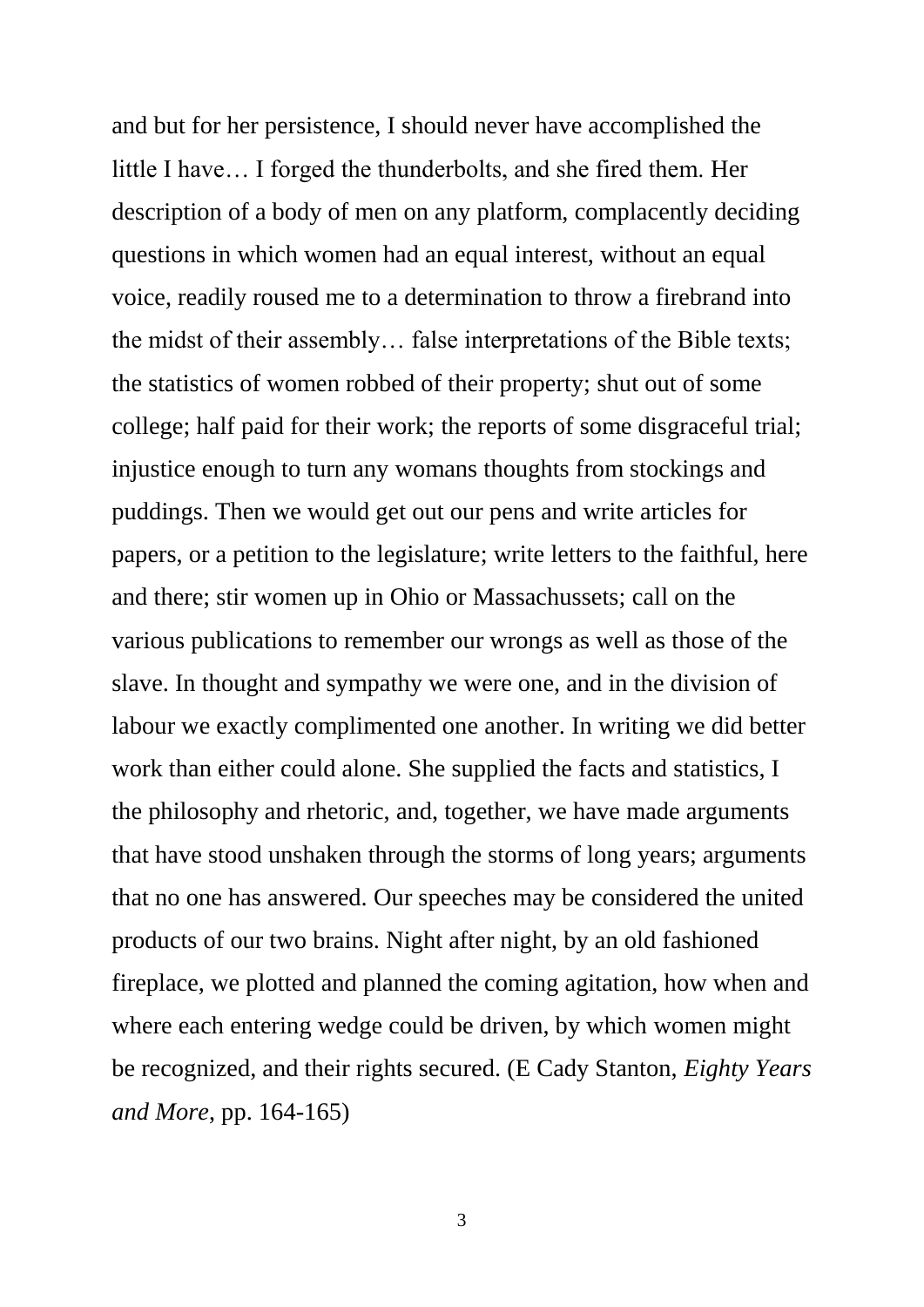While Elizabeth Cady Stanton had to remain at or close to home while her seven children were young, Susan B Anthony travelled widely, addressing public meetings. Anthony had established a newspaper called 'The Revolution" specifically about woman's suffrage in 1868, which she published for two years, though it was financially difficult to do so. It was the first newspaer to provide a forum for the women's suffrage and women's rights. Anthony and Cady Stanton had supported abolition, and felt betrayed when the fourteenth Amendment in 1868 gave the vote to all men (and apparently excluded women by implication). They set up the National Woman's Suffrage Association in 1869. Another group, led by Lucy Stone formed the rival 'American Woman Suffrage Association.' Anthony thought that the only routes to suffrage were either through a federal amendment, or through the courts.

#### **Public acts of protest**

In 1872, Anthony decided to protest by voting 'illegally.' First she registered, and then she voted. Other women had tried this previously, but Anthony was a well know public figure. She was arrested for voting illegally on Nov 18th, 1872 and declared that she was 'not guilty.' She immediately engaged in an extensive speaking tour in the county where the trial would take place, to 'inform' potential jurors of the circumstances and the issues. As a result, it was decided to move the trial to a neighbouring county, so she did another speaking tour in that county. The judge did not allow her to speak at her trial, or before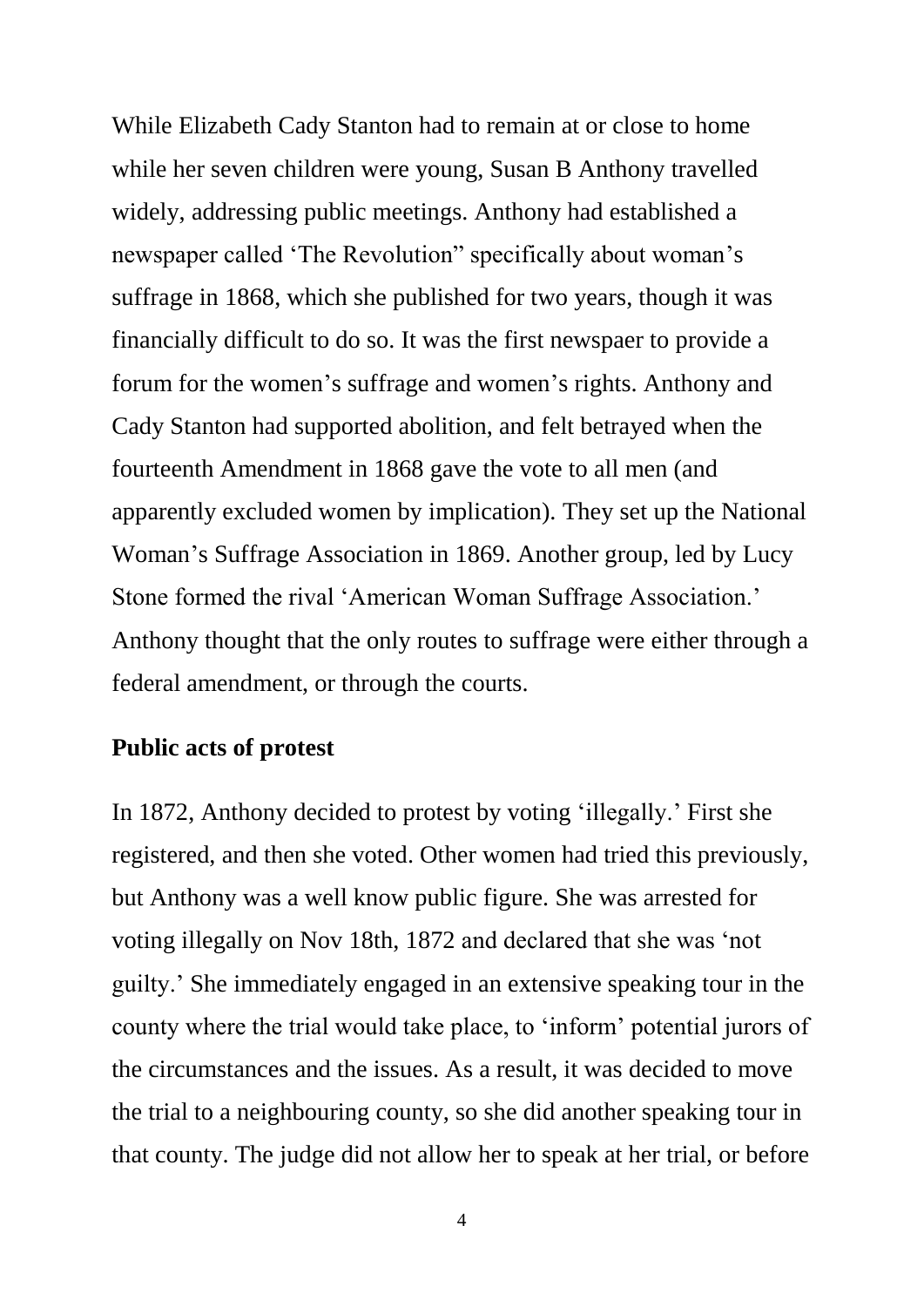sentencing. She was found guilty, and fined \$100, which she said she would not pay. The judge said he would not send her to jail if the fine was unpaid, and she was denied the opportunity to appeal. Her defence, which was not permitted in court, is published in the *History of Woman Suffrage*. She claimed her right to vote came from her natural rights as a person and as a citizen, which echoes some of the basis of William Penn's claim for Religious Liberty. She further claimed that 'Previous condition of servitude' in the amendment granting the vote to former slaves, also applied to women, as they had experienced similar oppression.

Through much of the 1870's, Anthony travelled widely and gave public lectures. She organized a special protest at the Centennial celebrations on the 4th July, 1876, where she handed around a written declaration of rights for women. This addressed such matters as: the right to trial by a jury of one's peers, including women; the right to equal pay; a demand to end the double standard of morality; a complaint about taxation without representation; and a very clear demand for the right to vote.

#### **Quaker principles in action**

Anthony's actions were motivated by her upbringing as a Quaker, and her commitment to social justice, which was a major part of her religion. She explicitly stated that Christians should quit wasting energy debating theological issues which should be left to individual consciences, and focus on the everyday acts of one's life, adopting the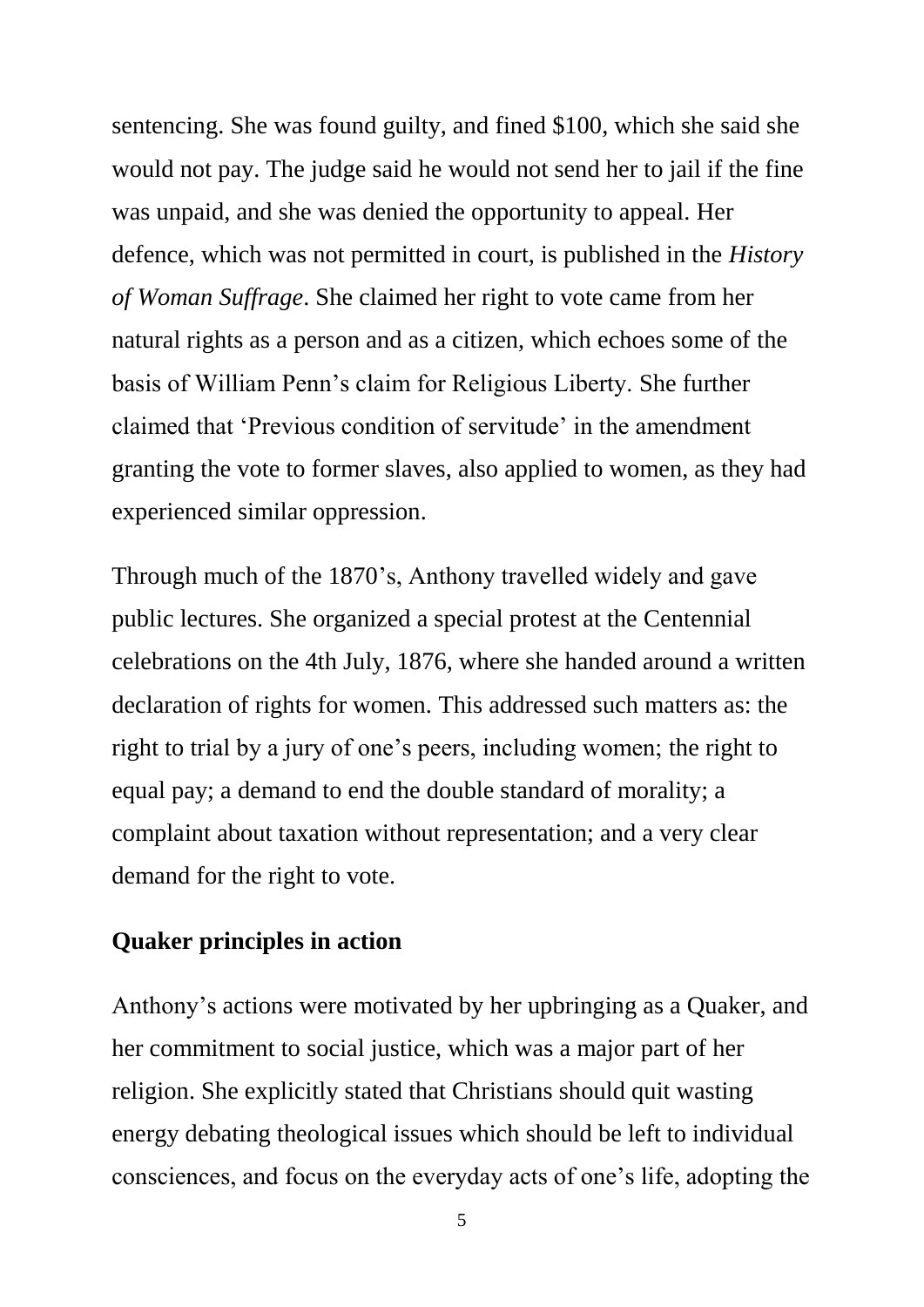plain practical principles taught by Jesus of Nazareth. She was comfortable working with people as diverse as Francis Williard, the evangelical leader of the Women's Christian Temperance Union, and the anti-clerical Cady Stanton. She consistently submitted drafts for a Federal Amendment to the Constitution to grant the vote to women.

### **Anthony's legacy**

Anthony and Cady Stanton, together with Matilda Jocelyn Gage wrote three volumes of the *History of Woman's Suffrage*, where they collected as many documents as they could, and compiled a very important historical rescource. These were published in 1881, 1882 and 1886, with an additional volume produced by Anthony in 1902. She was involved in international women's organizations from the late 1880's. In America, she was involved in bringing together the two women's suffrage movements in 1890, which she then led from 1892 to 1901. She travelled much of America, and parts of Canada promoting equality for women. Susan B Anthony died in 1906.

On her final visit to Europe, Susan B Anthony was interviewed in England by a young journalist, Christabel Pankhurst, in 1904, a few years before Anthony passed away. Christabel Pankhurst was shocked that this woman had spent 50 years campaigning for the vote, and had not seen it achieved in her lifetime. She determined to change tactics, and to win the vote; and this was one of the reasons behind the emergence of the militant suffrage movement in England. It helped that the Pankhursts were from Manchester, a more working class city,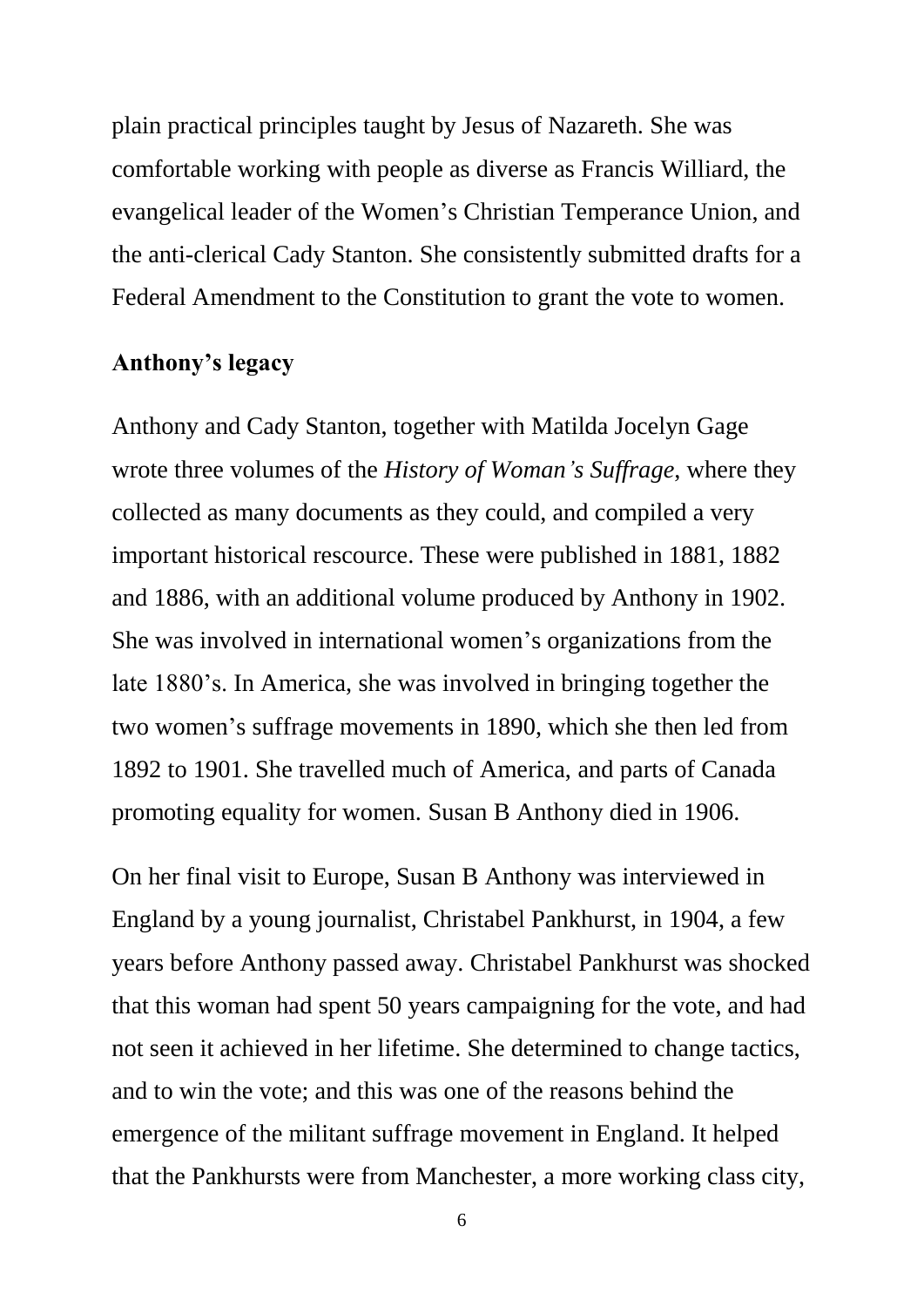and their mother Emmaline was one of the first women poor law guardians, who had gained valuable political experience in that role. At a public lecture in Birmingham University, Christabel Pankhurst converted the visiting American Quaker Alice Paul to the suffragette campaign for votes for women, while she was studying at Woodbrooke Quaker Study Centre in 1907. Alice Paul then took the Pankhurst's militant suffrage tactics, as a pacifist Quaker, to America, and her campaign from 1913 to 1920 for a federal amendment granting votes for women was a key factor in American women getting the vote in 1920.

# **Questions for small group discussion, worship sharing or journalling:**

Anthony said 'I don't know what religion is; I only know what work is, and that is all I can speak of, this side of the Jordan.' What do you think Anthony meant?

Elizabeth Cady Stanton and a group of other women published *The Womans Bible* in 1895, challenging the traditional position of religious orthodoxy that woman should be subservient to man. The book attracted a great deal of controversy and antagonism and many in the suffrage movement condemned Stanton for challenging church authority. Susan B Anthony supported her publicly. Is loyalty and the